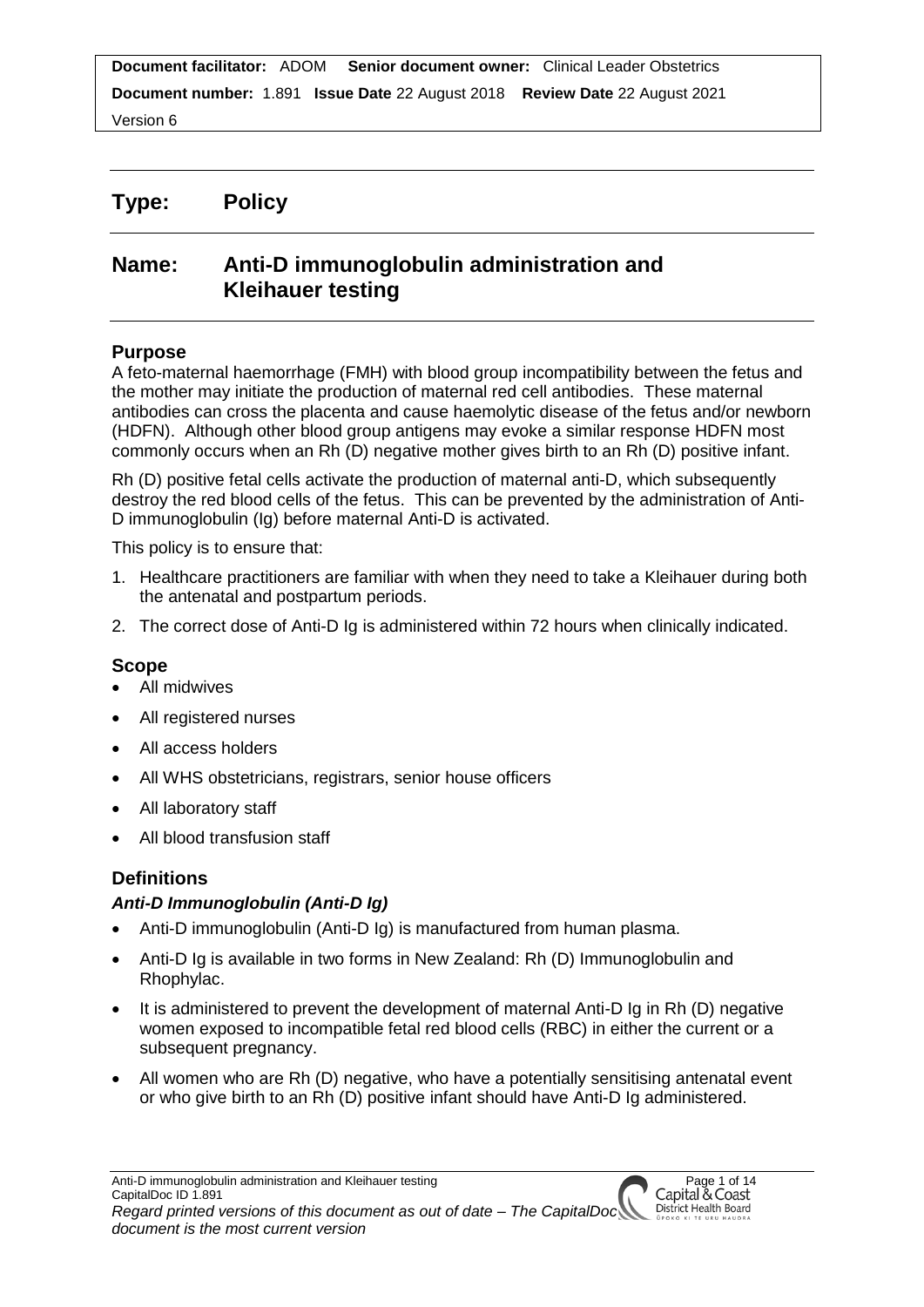Version 6

#### *Kleihauer*

- The purpose of obtaining a Kleihauer is to establish the size of the FMH and to ascertain the dose of Anti-D Ig required to prevent an Rh (D) negative woman forming red cell antibodies.
- After the 20th week of pregnancy the magnitude of the FMH should be assessed to ensure that further doses of Anti-D Ig are given, if required.
- A Kleihauer must be taken within 2 hours of an antenatal sensitising event and/or birth.
- If a woman presents more than 2 hours following a sensitising event a Kleihauer must still be taken.

#### *DAT (Direct Coombes Test)*

A test performed to detect any maternal antibodies that may be attached to the infant's RBC.

# **Indications**

#### *Sensitising event*

**All Rh (D) negative women** who have experienced one of the following sensitising events **may** require Anti-D Ig but not all will require a Kleihauer. Use the following table to determine clinical requirements:

| Event                                                                       | <b>Kleihauer</b><br>testing<br><u>required</u> | Anti-D Ig<br>required            |
|-----------------------------------------------------------------------------|------------------------------------------------|----------------------------------|
| Labour and birth                                                            | Yes                                            | Yes<br>If Rh (D) positive infant |
| Ectopic pregnancy                                                           | <b>No</b>                                      | Yes                              |
| Miscarriage (threatened or actual at any gestation)                         | No.                                            | Yes                              |
| Termination of pregnancy                                                    | No                                             | Yes<br>If Rh (D) positive infant |
| Antepartum haemorrhage                                                      | Yes                                            | Yes                              |
| External cephalic version - (either performed<br>successfully or attempted) | Yes                                            | Yes                              |
| Suspected placental abruption                                               | Yes*                                           | Yes                              |
| Abdominal trauma                                                            | Yes*                                           | Yes                              |
| Intrauterine fetal death                                                    | Yes*                                           | Yes                              |
| Uterine pain suspicious of concealed abruption                              | Yes*                                           | Yes                              |
| Chorionic villi sampling                                                    | <b>No</b>                                      | Yes                              |
| Amniocentesis                                                               | <b>No</b>                                      | Yes                              |
| Cordocentesis                                                               | No                                             | Yes                              |
| <b>Fetal reduction</b>                                                      | <b>No</b>                                      | Yes                              |
| Insertion of fetal shunts                                                   | <b>No</b>                                      | Yes                              |
| Any invasive antenatal procedure                                            | No                                             | Yes                              |

*\* All Rh (D) positive and negative women will require a Kleihauer if one of these clinical situations is suspected or present. Anti-D Ig only needs to be administered to the Rh (D) negative women.*

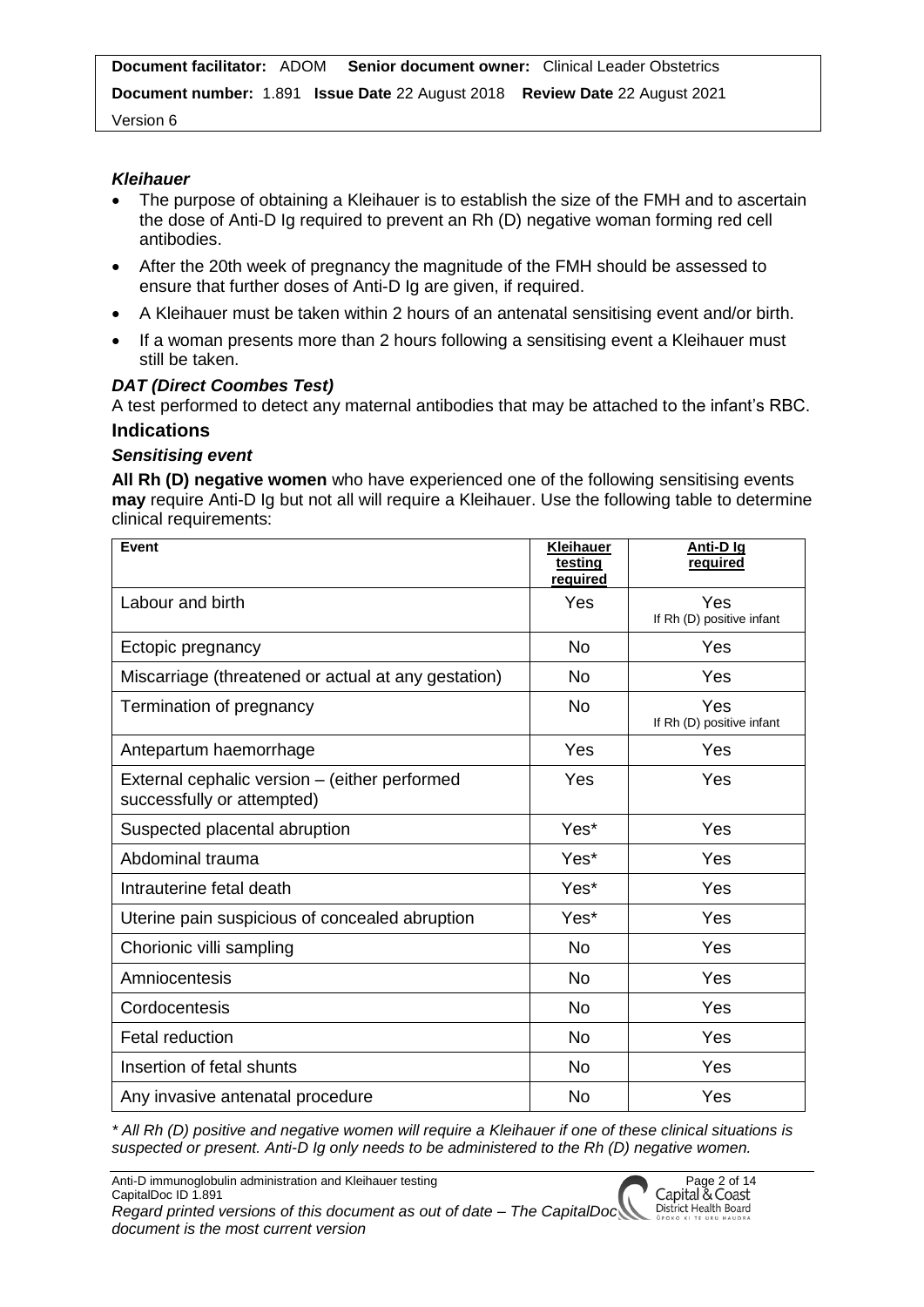Version 6

# **Antenatal Prophylaxis**

Prophylactic Anti-D Ig is not routinely given during the antenatal period in New Zealand. It is however acknowledged that the New Zealand Blood Service (NZBS) and the Royal Australia New Zealand College of Obstetrics and Gynaecology suggest that all Rh (D) negative women who have not actively formed Anti-D Ig should be offered prophylactic at approximately 28 weeks gestation and again 34 weeks gestation.

For women whose LMC requests it, prophylactic Anti-D Ig 625IU can be administered at both 28 and 34 weeks gestation. *See Procedure section (c).*

*Routine postpartum Anti-D administration is still required if the woman has received antenatal prophylaxis. Birth is considered a major sensitising event making postpartum administration essential to avoid the development of maternal antibodies in subsequent pregnancies.*

# **Contraindications**

The following are contraindications to administering Anti-D Ig:

- The infant is known to be Rh (D) negative.
- An Rh (D) negative woman who has previously formed her own Anti-D Ig. (A notable exception however is when the preformed anti-D is due to the antenatal administration of Anti-D Ig – i.e. 'passive' anti-D).
- An Rh (D) positive woman.
- A woman with a previous history of an anaphylactic reaction to an immunoglobulin.
- A woman with a previous history of a severe systemic reaction to an immunoglobulin.
- The woman declines Anti-D Ig after full consultation. This may include Jehovah's Witnesses as Anti-D Ig is extracted from donor blood.

### **Risks and precautions**

Clinicians using the Kleihauer test should be aware of the tests limitations.

- The Kleihauer is less reliable during the 1st and 2nd trimester of pregnancy as an increased level of fetal haemoglobin is already present in the maternal RBC
- Although the Kleihauer can detect a FMH of 0.1ml or less, false positive and false negative results and problems with specificity do exist
- A negative Kleihauer result does not rule out the possibility of a FMH and therefore does not remove the need for Anti-D Ig
- The results of a clotted, leaking or haemolysed Kleihauer specimen may produce a false negative result where by underestimating the size of the FMH.
- The woman's body weight may affect the interpretation of the test result. Where body weight exceeds 100kg, an additional dose may be appropriate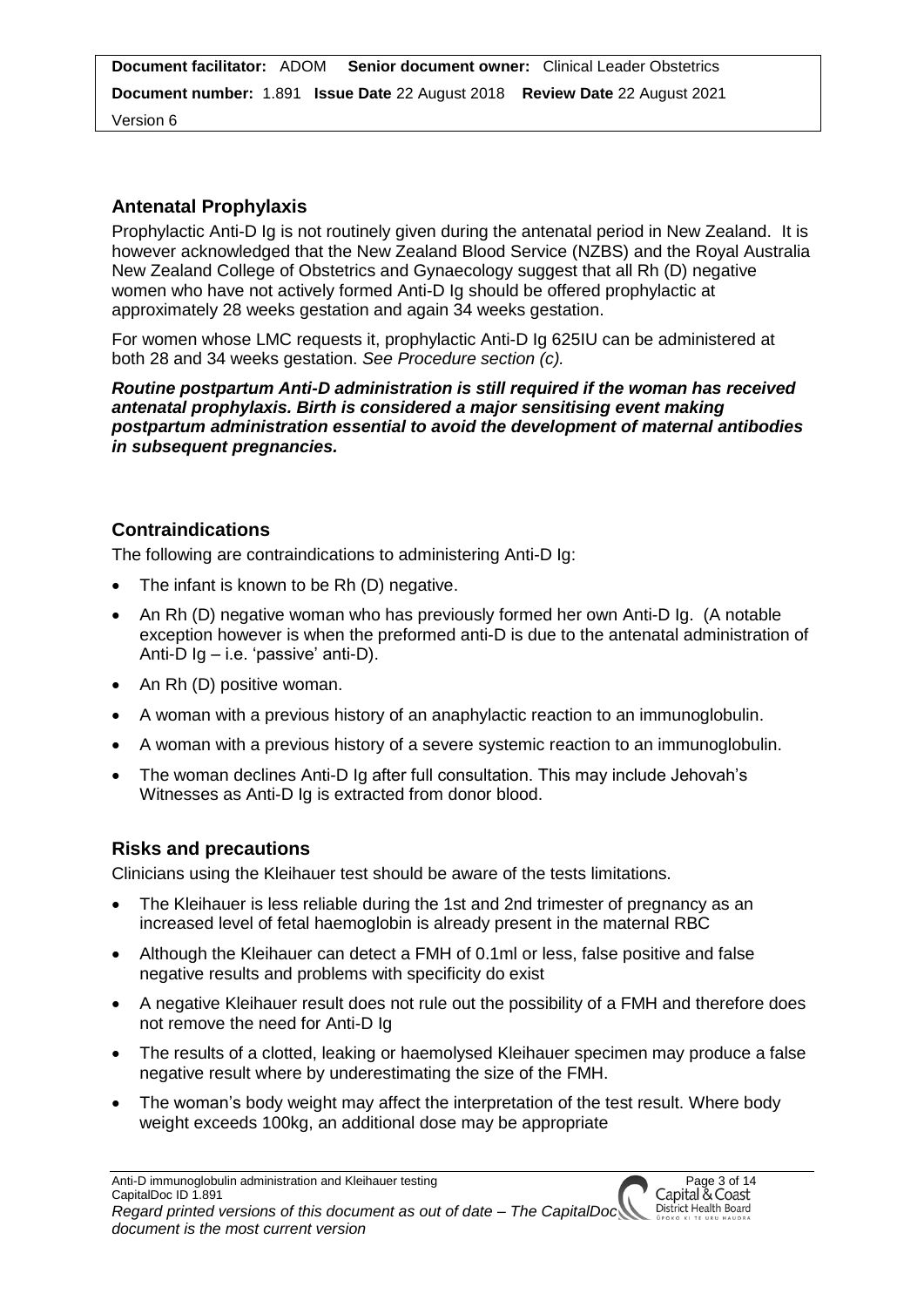Version 6

# **Discussion**

- The widespread adoption of postpartum immunoprophylaxis with a single dose of Anti-D Ig has dramatically reduced the incidence of Rh (D) immunisation and HDFN. However despite this postnatal decline the incidence of immunisation which occurs during pregnancy remains at 1-2%.
- Small bleeds of less than 1ml of fetal RBC occur in 96% of all pregnancies and a large bleed of approximately 30mls blood will occur in 0.3% of all pregnancies. Although situations are recognised where it is more likely that a large FMH may occur, occult bleeds do occur without significant signs or symptoms in either the woman or the fetus. 1ml of fetal red cells is roughly equivalent to 2ml of whole blood.
	- The minimum volume of fetal Rh (D) positive red cells that could immunise an Rh (D) negative woman is between 0.10 - 0.25mls.

# **Procedure**

### *Procedure by gestation*

Note: *Anti-D Ig available in two doses - refer Appendix 1 for required dose size.*

### **a) An antenatal sensitising event that occurs before 20 weeks**

This includes women who have experienced a termination of pregnancy and/or miscarriage.

- All pregnant women should have a current ABO and Rh (D) result in their hospital records. The lead maternity carer (LMC) must ensure that these results are available.
- The woman should be made aware of the benefits, risks and side effects of Anti-D Ig administration.
- Ensure that the woman has been provided with a copy of the NZBS pamphlet 'Anti-D Immunoglobulin – Your Guide to Blood Transfusion'.
- Provide the woman with an opportunity to have any questions that she may have answered.
- A registered midwife or medical practitioner must ensure that the 'request for use of blood products' form is completed and signed by the woman prior to the administration of Anti-D Ig.
- Anti-D Ig given within the previous three months **must be** documented within the 'request for blood bank tests and blood components or products' form.

### **b) An antenatal sensitising event that occurs after 20 weeks**

- After 20 weeks gestation a Kleihauer must be taken within two hours of the sensitising event occurring
- Women who present after two hours of the sensitising event should have a Kleihauer taken and be given 625 IU of Anti-D Ig. An additional dose will be recommended if the test shows > 6ml of fetal red cells.
- Document any Anti-D Ig given in the previous three months on the laboratory form.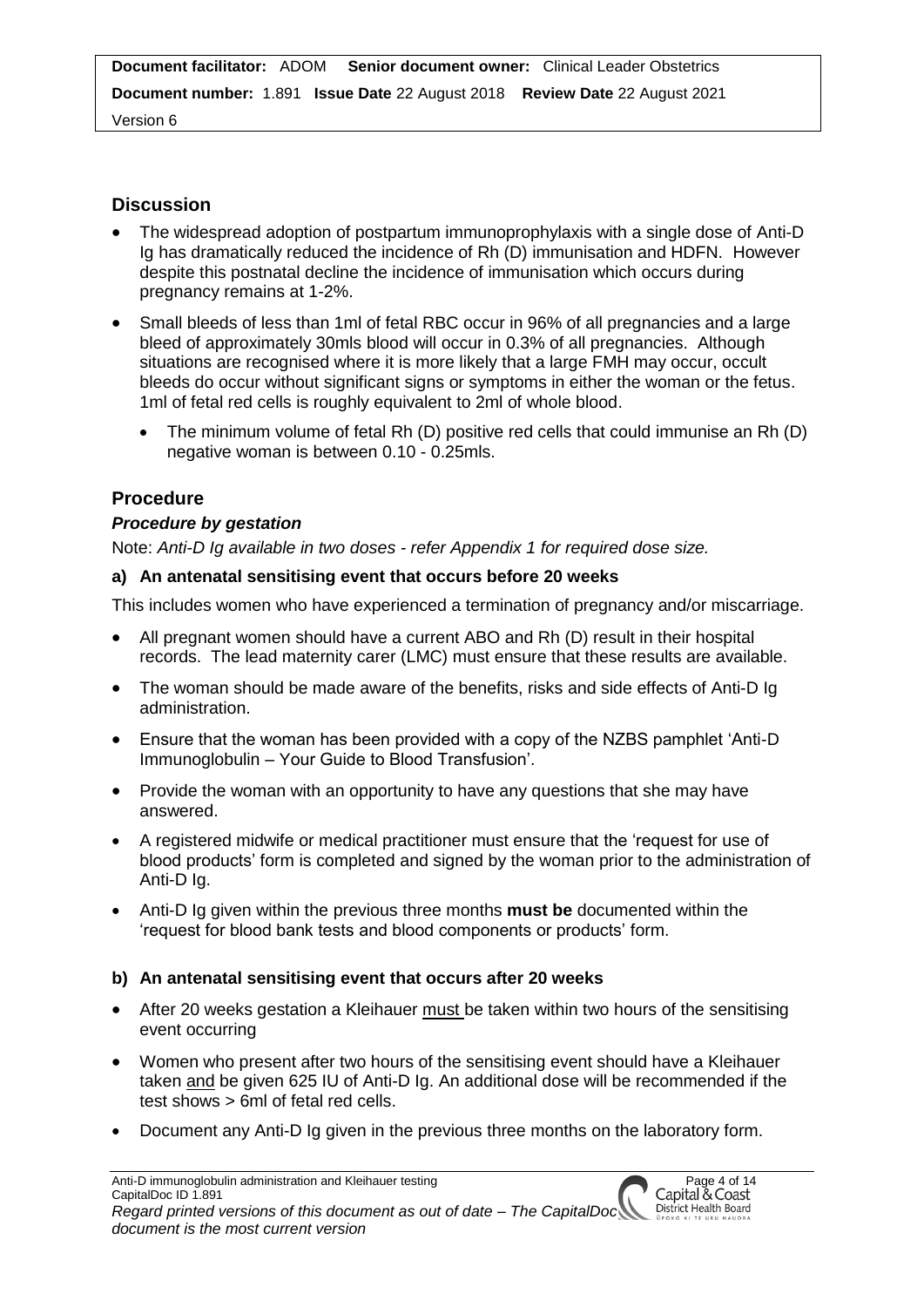- The results of the Kleihauer must be checked to determine what dose of Anti-D Ig is required (Appendix 1).
- Rhophylac is given in consultation with Transfusion Medicine Specialist if higher doses of Anti-D Ig are required.
- A negative Kleihauer result does not remove the need for Anti-D Ig
- For Anti-D Ig administration follow all of the steps in the section 'a) *antenatal sensitising event that occurs before 20 weeks'*

# **c) Antenatal prophylactic Anti-D Ig for inpatients 28 weeks and 34 weeks gestation**

*Routinely offered by some LMCs and for high risk inpatients in Wellington Regional Hospital. For more information see section Prophylactic Anti-D Ig.*

- Blood should be taken for red cell antibody screening prior to the administration of Rh (D) immunoglobulin, in order to detect those who have already become immunised and formed Rh (D) antibodies. At 34 weeks gestation, the red cell antibody screen may be omitted if prophylaxis was given at 28 weeks gestation.
- For Rh (D) immunoglobulin administration follow all of the steps in the section 'a) *antenatal sensitising event that occurs before 20 weeks'*

# **d) Postnatal care after 20 weeks**

*The most common time for Rh (D) positive fetal cells to enter the maternal circulation is at birth. Without the administration of Anti-D Ig, an Rh (D) negative woman who gives birth to an Rh (D) positive infant has a 7.2% risk of developing Rh (D) antibodies within six months of the birth, and a significantly higher risk (15%) of sensitisation in a subsequent pregnancy. Therefore, all Rh (D) negative women who have given birth to an Rh (D) positive infant or if the infants Rh (D) status was not determined will require a Kleihauer and Anti-D Ig.*

- A Kleihauer must be taken within two hours of the birth.
- The LMC has a duty to ensure that both the cord blood and Kleihauer specimen are taken, that the laboratory request forms are completed correctly and that both specimens are received at the laboratory. In addition to this the LMC must ensure that the results are followed up and that appropriate action is taken.
- If the woman is discharged home before her infant's blood group and Kleihauer result is known it is the responsibility of the LMC to contact NZBS Wellington Hospital Blood Bank by phone extension 6961 or fax extension 5982 (24/7 service) or access results on MAP.If the woman is transferred to secondary care and remains in hospital this role will be undertaken by the hospital-based midwife.
- Once the infant's blood group is known the results of the Kleihauer are checked in order to determine what dose of Anti-D Ig is required (Appendix 1). A negative Kleihauer result does not remove the need for Anti-D Ig.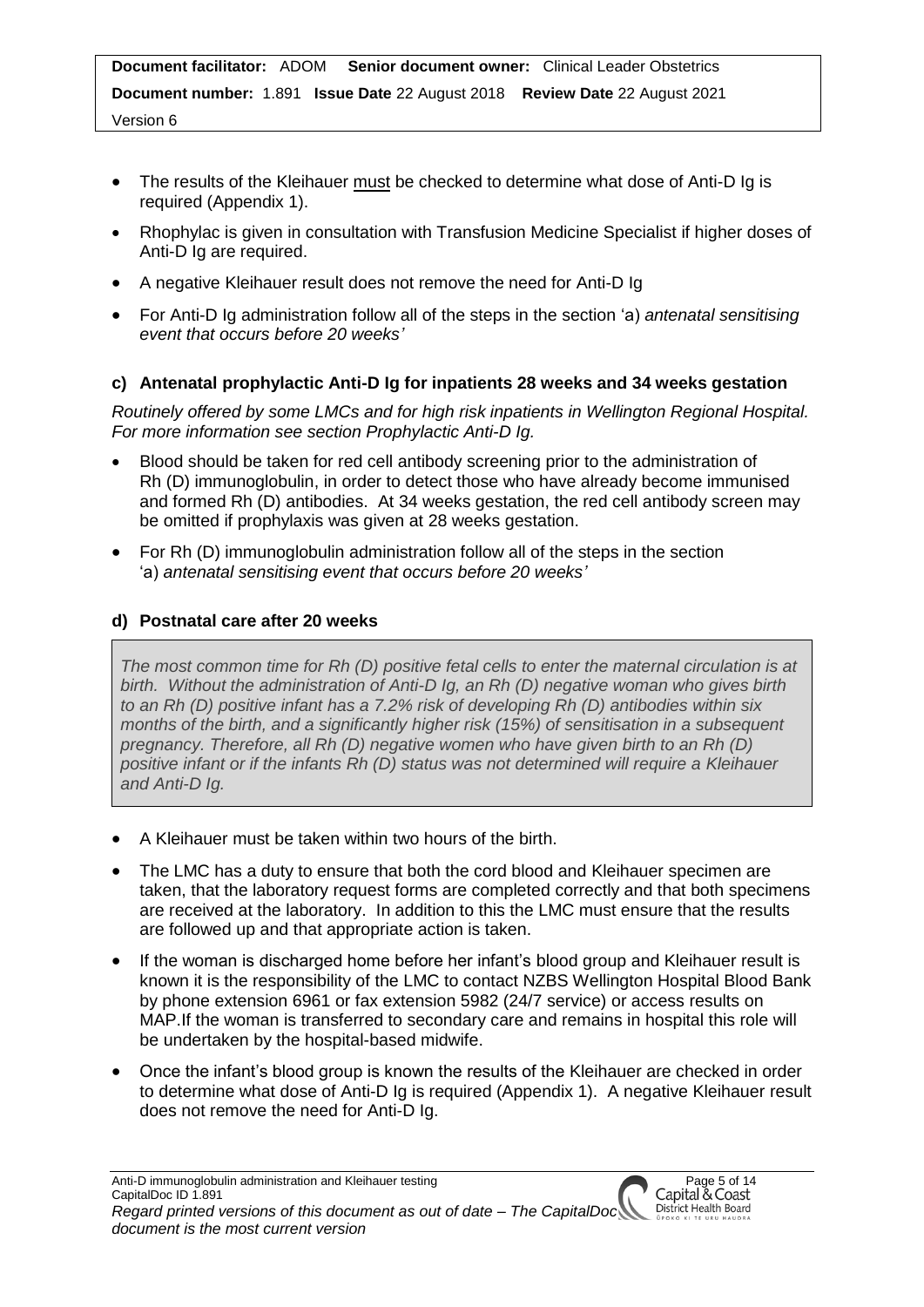Version 6

 Postpartum prophylaxis with Anti-D Ig must occur within 72 hours of birth, **even if the woman has had recent antenatal Anti-D Ig. Additional doses are based on Kleihauer results.** 

### *Requesting and administering Anti-D immunoglobulin*

- Complete a 'request for blood bank tests and blood components or products' form specifying the dose of Anti-D Ig that you require. An A109 'blood transfusion record' must also be completed. Both forms are sent to Wellington Hospital Blood Bank.
- When reconstituting Rh (D) Immunoglobulin follow the manufacturer's instructions carefully. Rhophylac 1500 IU is presented in a pre-filled 2ml syringe.
- Anti-D Ig must only ever be administered to the woman it was issued for.
- Document in the woman's notes and on the national medication record that Rh (D) immunoglobulin/Rhophylac has been administered. Record procedure in PIMs.
- Record the batch number in the woman's notes
- Attach the compatibility identification label to the A109 Blood transfusion record form
- Administer the Anti-D intramuscularly (IM).
- When an IM injection is contraindicated e.g. (severe thrombocytopenia) then Rhophylac may be given intravenously (IV) or intramuscularly (IM). However, the CSL Anti-D Ig must never be given IV as there is the potential for anaphylaxis
- If for any reason the Anti-D Ig is not used it should be returned to Blood Bank within 30 minutes

### *Equipment*

The following equipment can be used for both Kleihauer and cord blood specimen collection:

- Ethylene Diamine Tetra Acetic acid (EDTA) vacutainer purple top (for both Kleihauer and cord blood collection)
- C&C DHB laboratory request form

For Anti-D Ig administration:

- Request for use of blood products consent form
- Request for blood bank tests and blood components or products form
- National Medication Chart
- A109 Blood component and product transfusion record
- $\bullet$  Anti-D Ig vial (s)
- $\bullet$  Needle 20 gauge
- Syringe 3ml

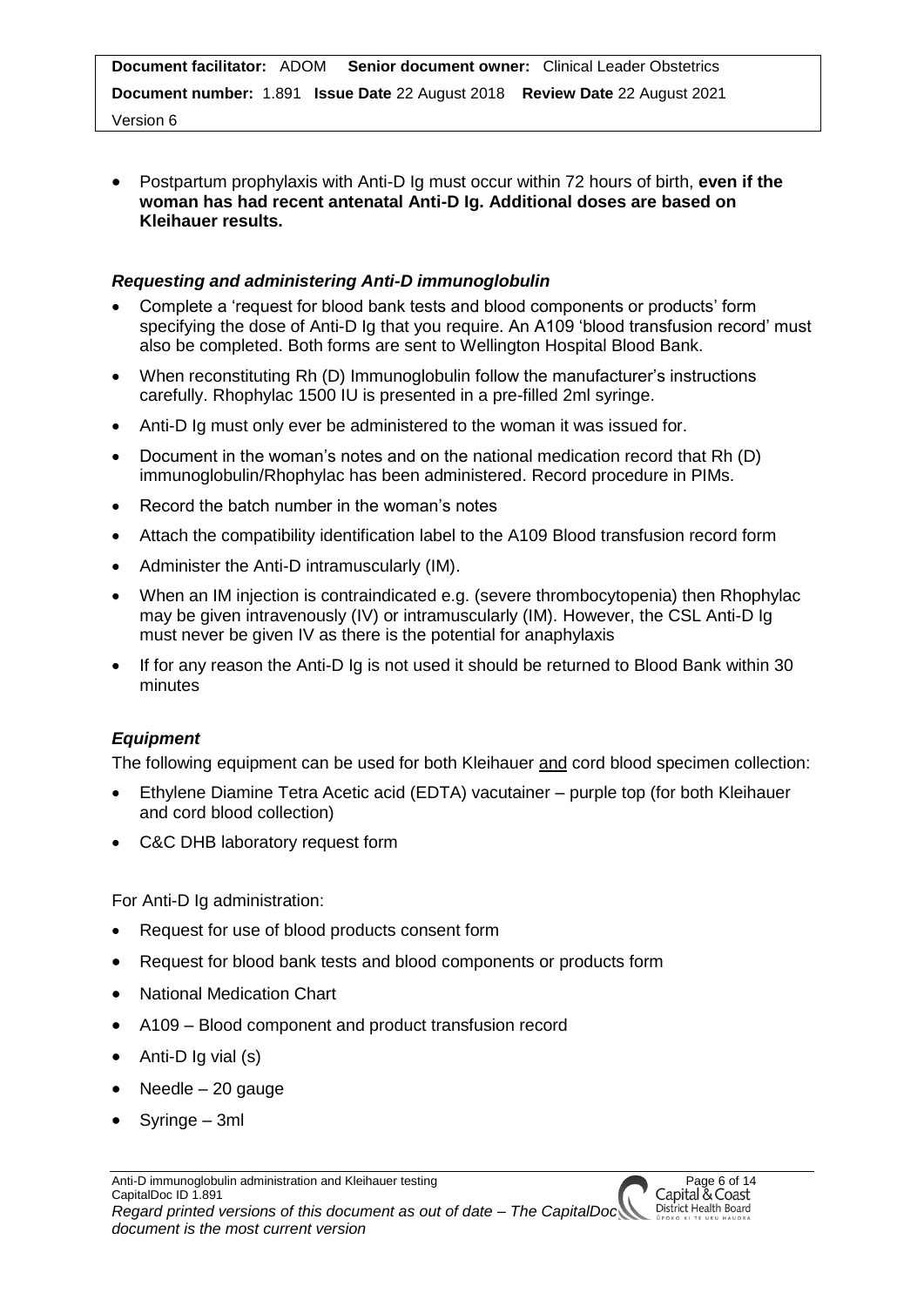Version 6

# *Documentation*

Documentation relating to maternal and infant blood groups, antibody status and Anti-D Ig administration should be made in the following locations:

- Maternity booking form
- Multidisciplinary maternity care plan
	- Current pregnancy tests
	- Postnatal daily care plan
- PIMs electronic record
- National Medication Chart
- Request for use of blood products consent form
- A109 Blood component / blood and product transfusion record
- Well child book first week assessment (babies blood group)

# *Laboratory processing of specimens*

- *1.* **Cord blood collection**
- Cord blood must be collected from the infants of all Rh (D) negative women and sent to Blood Bank in order to determine the infant's blood group
- Clearly written or labelled on the EDTA vacutainer must be the infant's details documenting:
	- Baby of ....[Maternal first name and surname]
	- NHI number
	- Sex
	- Date of birth
	- The date and time the specimen was collected
	- Signature of the phlebotomist
- The specimen must also be labelled as **cord blood**
- Sticky labels will be accepted on the laboratory request form.
- The laboratory request forms must be completed accurately and must include details of the maternal ABO and Rh (D) group
- The contact details of the LMC responsible for follow up must also be clearly documented on the laboratory request form

# **2. Cord blood results**

- Results will be telephoned through to the ward if the infant is Rh (D) positive or if the infant has a positive DAT result.
- Results are available through the hospital computer (Laboratory, Blood Bank), and where requested hard copies can be forwarded to the location documented on the requesting laboratory form

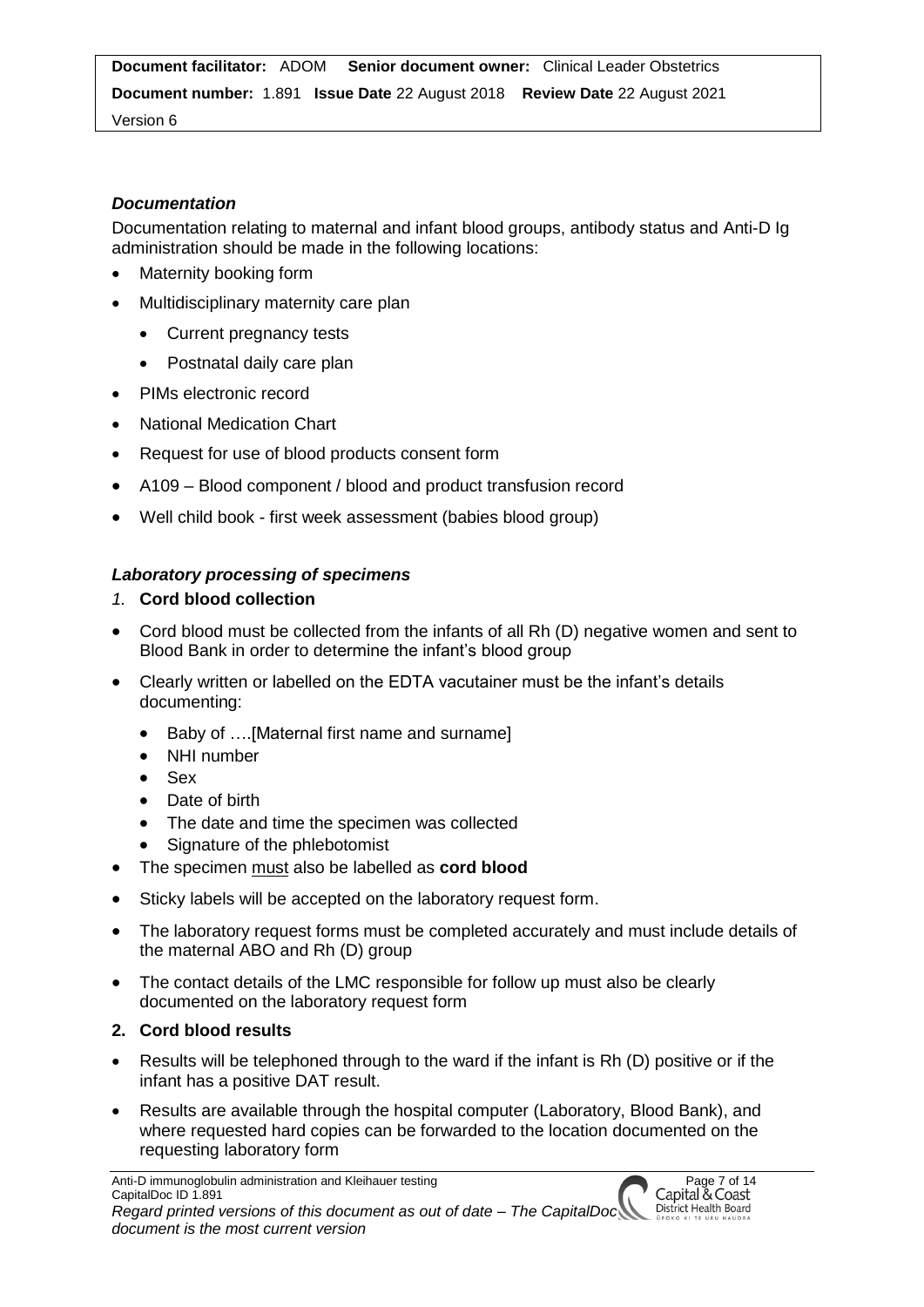Version 6

 Urgent cord blood results can be obtained directly from NZBS Wellington Hospital Blood Bank on extension 6961, or fax number 5982

If the mother is Rh (D) negative and the infant is Rh (D) negative:

- No further action is required
- Document these results in both the woman and her infant's notes (including PIMs), and within the Well Child Book (infant blood group)

### **3. Maternal Kleihauer specimens**

*Laboratory processing of Kleihauer specimens:* From 0800-1700hrs Monday to Friday Kleihauer specimens are tested first thing in the morning and then as they arrive during the day. A batch is also tested on Sunday morning, to ensure that the 72 hour timeframe can be met. On 4 day holidays such as Easter, Christmas and New Year, Kleihauer specimens are tested twice, spaced over the holiday.

- The Kleihauer specimen must be gently inverted 6 to 8 times after collection to prevent the sample clotting. It must never be shaken
- The Kleihauer must be placed in a separate specimen bag from the cord blood
- The Kleihauer request form and sample are sent to Haematology.
- Where Anti-D immunoglobulin has been given within the previous three months document on the laboratory form.

### **LMC's requesting Anti-D Ig for women who are not inpatients at the DHB**

- If the woman is an outpatient the request and administration process for Anti-D Ig is the responsibility of the LMC or prescribing doctor. A collection time should be arranged prior to arrival at NZBS Blood Centre.
- LMC's in the community can obtain Anti-D Ig on prescription from NZBS Blood Centre during business hours 0800-1700hrs Monday to Friday phone/fax (04) 380 2250. Usually the laboratory is contacted so they can prepare the product (dispense/label).
- The woman can collect the Anti-D Ig with her prescription from the NZBS in Newtown during business hours 0800-1700hrs Monday to Friday, and takes it back to her LMC (or GP if pre-arranged) to be administered. Anti-D cannot be collected by the woman's partner or other relative. There is no charge to the woman.
- After hours NZBS can issue Anti-D Ig on a blood product request form, but the LMC must collect the immunoglobulin

### **References**

- Australian and New Zealand Society of Blood Transfusion Inc. (2016). *Guidelines for laboratory assessment of fetomaternal haemorrhage. 2nd edition*. Australian and New Zealand Society of Blood Transfusion Inc.
- Crowther, C., & Middleton, P. (2000). Anti-D administration after childbirth for preventing Rhesus alloimmunisation. (Cochrane review). In: *The Cochrane Library,* Issue 4, 2002. Oxford: Update Software.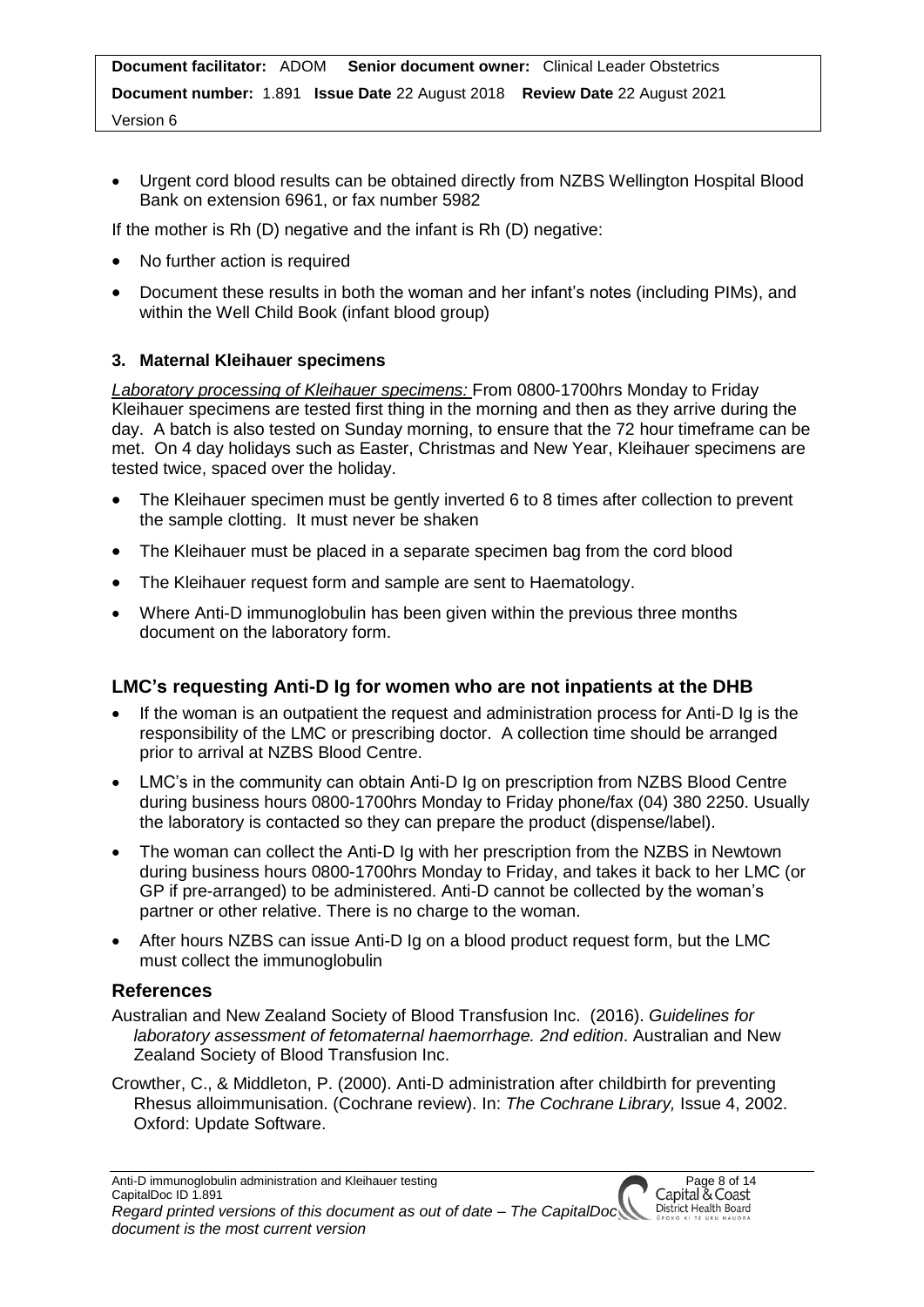- Crowther, CA. (2000). Anti-D administration in pregnancy for preventing Rhesus alloimmunisation. (Cochrane review). In: *The Cochrane Library,* Issue 4, 2002. Oxford: Update Software.
- Enkin, M., Keirse, M., Neilson, J., Crowther, C., Duley, L., Hodnett, E & Hofmeyr, J. (2000). Rhesus iso-immunization. A guide to effective care in pregnancy and childbirth, 3<sup>rd</sup> *edition*. Oxford, UK: Oxford University press[.www.maternitywise.org/prof/.](http://www.maternitywise.org/prof/)
- NZ Blood bank New Zealand Blood Service. (2016). [Transfusion Medicine Handbook.](https://www.nzblood.co.nz/clinical-information/transfusion-medicine/transfusion-medicine-handbook/) New [Zealand Blood Service.](https://www.nzblood.co.nz/clinical-information/transfusion-medicine/transfusion-medicine-handbook/)
- RANZCOG guideline Guidelines for the use of RH (D) Immunoglobulin (Anti-D) in Obstetrics (November 2015)
- The Royal Australian & New Zealand College of Obstetricians and Gynaecologists. (2015). Guidelines for the use of Rh D immunoglobulin (Anti D) in obstetrics in Australia. (2016). *Transfusion Medicine Handbook*. New Zealand Blood Service.
- The Royal Australian & New Zealand College of Obstetricians and Gynaecologists. (2003). Guidelines for the use of Rh D immunoglobulin (Anti D) in obstetrics in Australia. [www.ranzcog.edu.au.](http://www.ranzcog.edu.au/)

# **Associated documents**

Hospital Policy, Procedures and Guidelines:

- [Blood component and blood product transfusion](http://silentone/content/capitalDoc/20_CandCDHB_Organisation_Wide_Forms/000000000350/__file__/000000000350.pdf)
- [Informed consent \(adults and children\)](http://silentone/content/capitalDoc/30_CandCDHB_Organisation_Wide_Policies__Clinical_/Informed_consent_health_information/000000002706/__file__/000000002706.DOC)
- [Ectopic pregnancy –](http://silentone/content/capitalDoc/310_Women_and_Children_s_Health/04_Womens_Clinics/02_Acute_assessment_unit/000000001630/__file__/000000001630.pdf) Management of
- [Molar pregnancy](http://silentone/content/capitalDoc/310_Women_and_Children_s_Health/04_Womens_Clinics/02_Acute_assessment_unit/000000001631/__file__/000000001631.DOC) management of
- [Medical \(non-surgical\) management of a miscarriage < 13 weeks gestation](http://silentone/content/capitalDoc/310_Women_and_Children_s_Health/04_Womens_Clinics/02_Acute_assessment_unit/000000001370/__file__/000000001370.pdf)
- [Antenatal diagnostic screening and testing for aneuploidy](http://silentone/content/capitalDoc/310_Women_and_Children_s_Health/04_Womens_Clinics/06_Ultrasound/000000002179/__file__/000000002179.pdf)
- [Local anaesthesia TOP](http://silentone/content/capitalDoc/310_Women_and_Children_s_Health/04_Womens_Clinics/04_Te_Mahoe/000000001277/__file__/000000001277.pdf) [Second trimester termination of pregnancy using mifepristone](http://silentone/content/capitalDoc/310_Women_and_Children_s_Health/04_Womens_Clinics/04_Te_Mahoe/000000001279/__file__/000000001279.pdf)  [and Misoprostol](http://silentone/content/capitalDoc/310_Women_and_Children_s_Health/04_Womens_Clinics/04_Te_Mahoe/000000001279/__file__/000000001279.pdf)
- [Second Trimester TOP for MFM patients](http://silentone/content/capitalDoc/310_Women_and_Children_s_Health/04_Womens_Clinics/06_Ultrasound/000000100770/__file__/000000100770.pdf)
- [External cephalic version](http://silentone/content/capitalDoc/310_Women_and_Children_s_Health/03_Obstetrics_gynaecology/Antenatal/000000000258/__file__/000000000258.pdf)
- [Intrauterine fetal death \(IUFD\) / stillbirth](http://silentone/content/capitalDoc/310_Women_and_Children_s_Health/03_Obstetrics_gynaecology/Antenatal/000000003025/__file__/000000003025.pdf)

[Cord blood serology and Kleihauer](http://silentone/content/capitalDoc/310_Women_and_Children_s_Health/03_Obstetrics_gynaecology/Intrapartum/000000000627/__file__/000000000627.DOC) collection

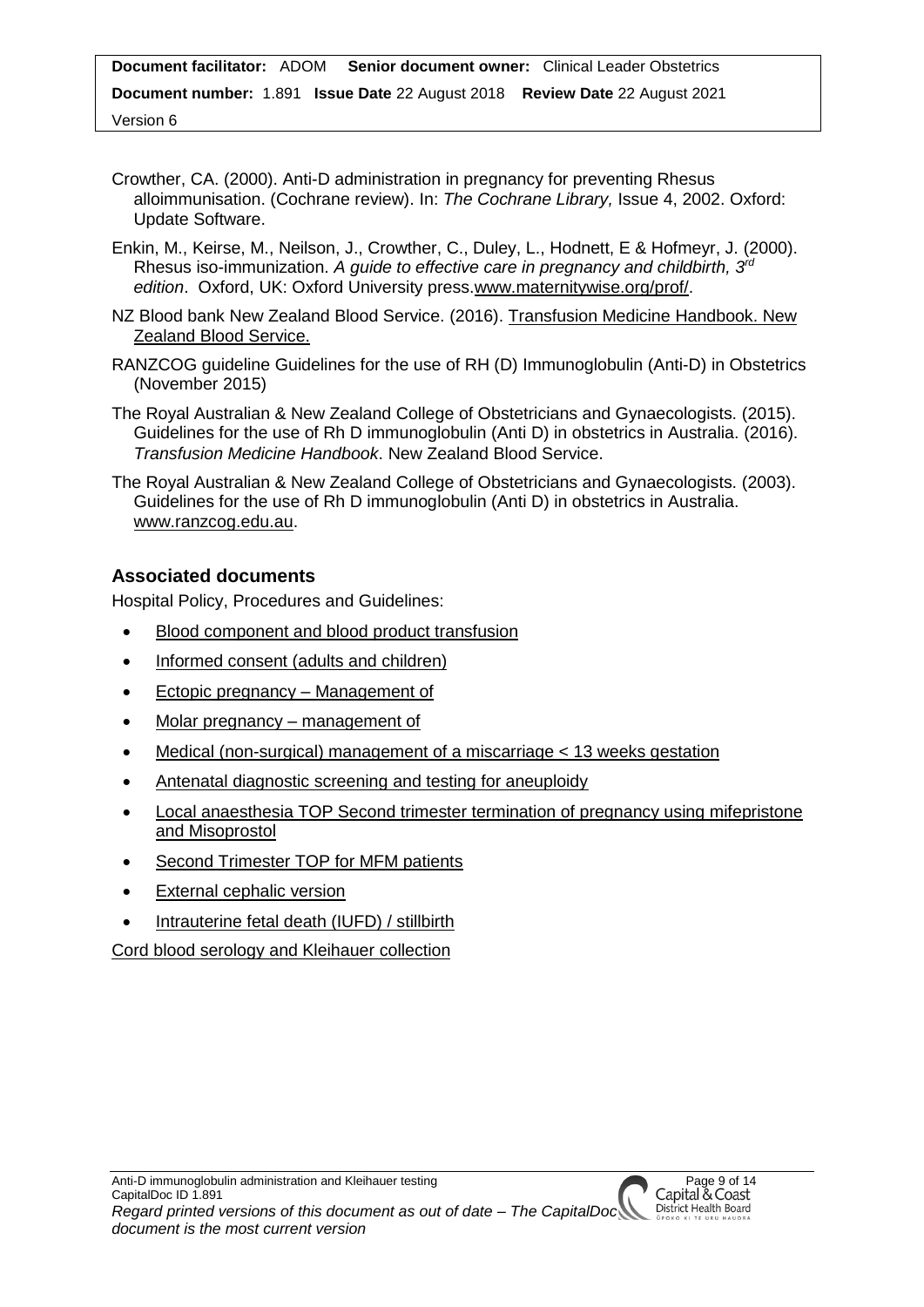```
Document facilitator: ADOM Senior document owner: Clinical Leader Obstetrics 
Document number: 1.891 Issue Date 22 August 2018 Review Date 22 August 2021
Version 6
```
# **Appendices**

| <b>Appendix 1:</b> | Interpretation of the Kleihauer result and the dose of Anti-D Ig<br>required |
|--------------------|------------------------------------------------------------------------------|
| <b>Appendix 2:</b> | Obtaining Anti-D immunoglobulin at Kenepuru hospital and<br>maternity unit.  |
| <b>Appendix 3:</b> | Obtaining Anti-D immunoglobulin at Paraparaumu<br>maternity unit.            |

*Disclaimer: This document has been developed by Capital & Coast District Health Board (CCDHB) specifically for its own use. Use of this document and any reliance on the information contained therein by any third party is at their own risk and CCDHB assumes no responsibility whatsoever.*

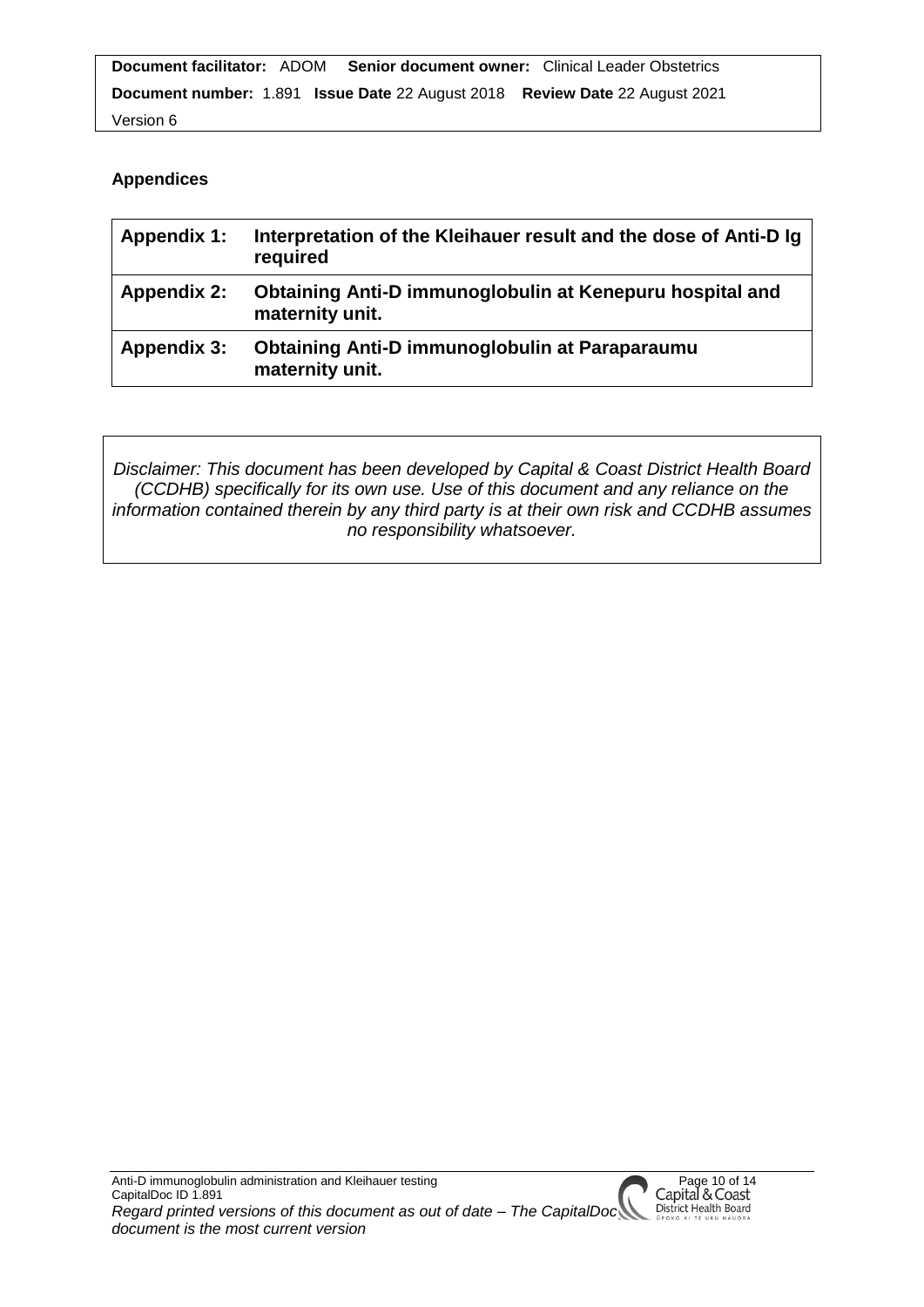Version 6

# **Appendix 1 Interpretation of the Kleihauer result and the dose of Anti-D Ig required**

### *Dose of Anti-D Ig required and interpretation of the Kleihauer result*

- Once the Kleihauer has been analysed one of the following results will be recorded:
	- a. No fetal cells seen
	- b. FMH < 6 mls of fetal red cells
	- c. FMH > 6 mls of fetal red cells
- If a or b are reported then 625 IU of Anti-D Ig is required.
- Whereas 'c' indicates that a significant FMH has occurred. This result is always accompanied by a comment and a recommended dose of Anti-D Ig.

Brands and doses of Anti-D Ig available within New Zealand:

- Rh (D) Immunoglobulin 250 IU (NZBS/CSL)
- Rh (D) Immunoglobulin 625 IU (NZBS/CSL)
- Rhophylac 300mcg (1500iu) (CSL Behring).

For any sensitising event which occurs prior to 12 weeks gestation and the fetus is a singleton, 250 IU Rh (D) immunoglobulin may be prescribed, requested and administered. If this is a multiple pregnancy 625 IU Rh (D) Immunoglobulin may be required.

For any sensitising event which occurs after 12 weeks gestation the standard dose of Rh (D) Immunoglobulin is 625 IU. This is the usual dose administered unless the Kleihauer (for pregnancies greater than 20 weeks gestation) indicates that a significant FMH has occurred (> 6 ml fetal red cells).

### *The timing of Anti-D Ig administration:*

- Anti-D Ig prophylaxis should be given as soon as possible and always within 72 hours of an antenatal sensitising event or following birth.
- If for some reason Anti-D Ig was not administered within 72 hours a dose that is administered within 10 days should be given as it may afford the woman some protection.

#### *The most suitable administration sites for Anti-D Ig:*

Rh (D) immunoglobulin (NZBS) / Rhophylac should be administered IM into either the:

- Deltoid muscle of the upper arm
- Antero-lateral aspect of the upper thigh.

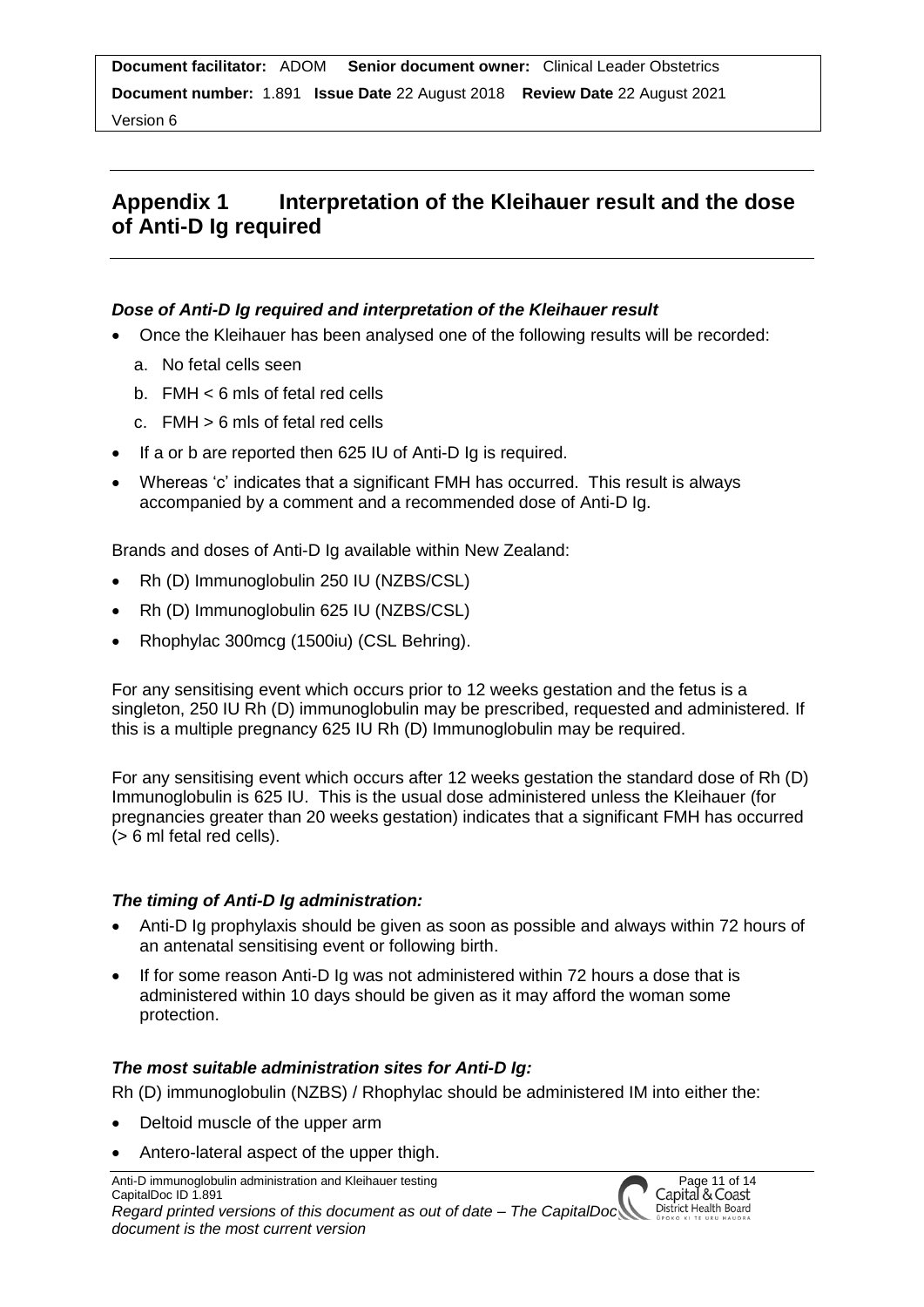#### Version 6

### *Administration of other than the standard dose of Anti-D Ig:*

- On occasion a woman who experiences a significant FMH may require a larger dose of Anti-D Ig than is normally required.
- When more than 2 ampoules of Anti-D appear to be indicated, consultation with a Transfusion Medicine Specialist is recommended.
- In this instance staff are advised that:
	- Rhophylac may be administered as a slow intravenous push but Rh (D) Immunoglobulin (NZBS/CSL) must never be administered intravenously
	- The dose of Anti-D Ig administered, the route, date, and time of administration must all be documented in the woman's notes
	- Women who have a significant FMH will require follow-up testing. Therefore a repeat Kleihauer should be obtained 48 hours post Anti-D Ig administration in order to ascertain whether a further dose of Anti-D Ig is required
	- The name of the person responsible for obtaining the repeat Kleihauer and following up the result should also be documented in the woman's notes.

### *Repeated sensitising antenatal events and further doses of Anti-D Ig:*

When a dose of Anti-D Ig has been administered:

- Within the last 2 weeks:
	- o A further dose of Anti-D Ig should only be offered if the pregnancy is greater than 20 weeks gestation and the size of the FMH is likely to be greater than 12 ml of blood (i.e. 6 ml fetal red cells)
	- o A Kleihauer must be performed to measure the size of the FMH.
- More than 2 weeks ago:
	- A further dose of Anti-D Ig should be offered.

#### *The management and reporting of adverse reactions:*

- For advice on the management of a woman experiencing a suspected reaction, see the reverse of the NZBS form 'notification and investigation of adverse transfusion reaction'.
- This form must be completed in the event of all moderate or serious reactions.

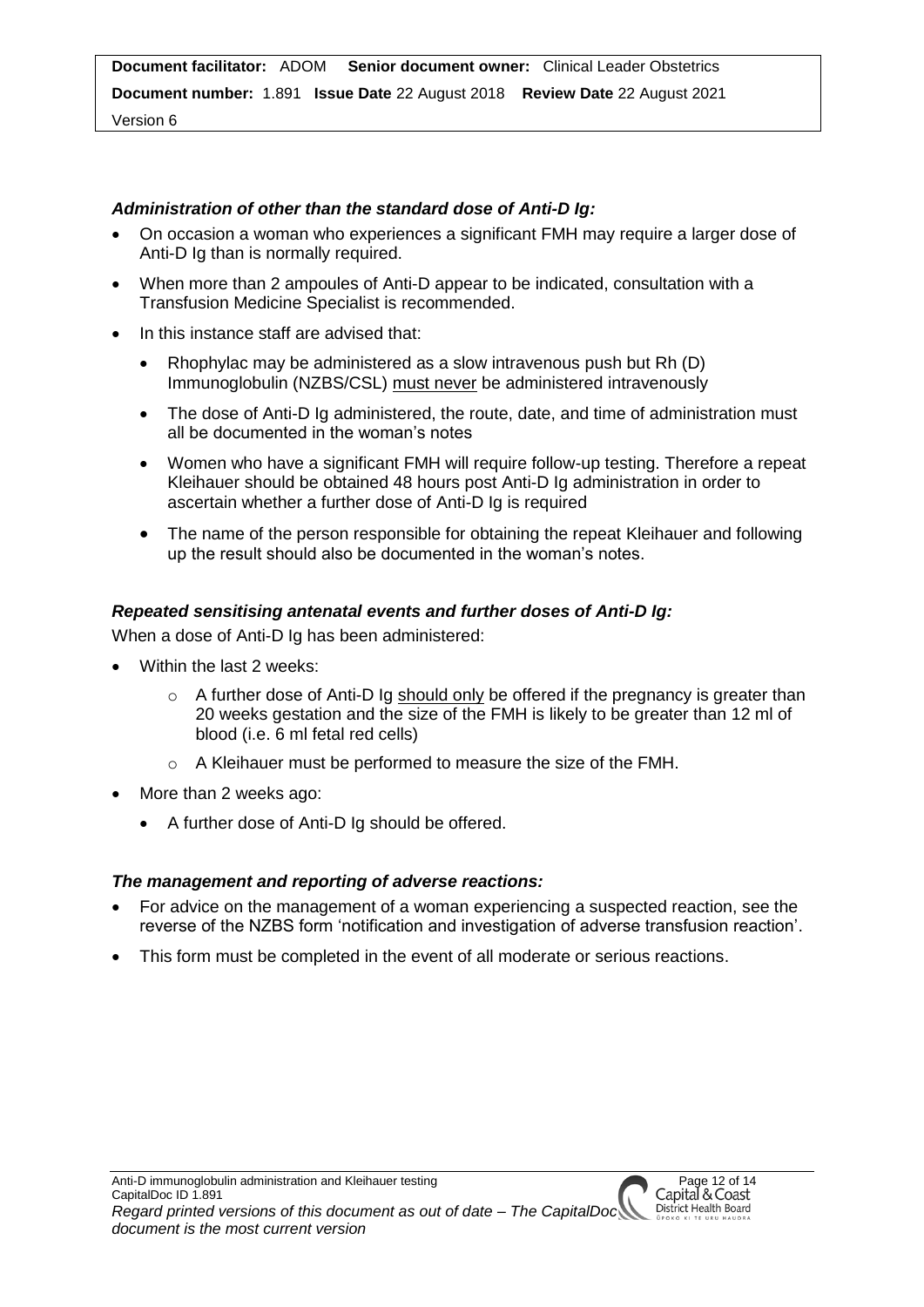Version 6

# **Appendix 2 Obtaining Anti-D immunoglobulin at Kenepuru hospital and maternity unit**

Kenepuru Laboratory currently holds a stock of four 625IU vials of RhD Immunoglobulin. This stock is available for administration to women in the Porirua area as well as inpatients in Kenepuru Hospital.

# *Inpatient at Kenepuru*

- The Kenepuru Hospital laboratory is open Monday Friday 8.30am 4.30pm.
	- The Security Orderlies will collect the completed 'request for blood components or products form (specifying amount needed) and the completed A109 'blood transfusion record'
	- Weekend: Notify the Duty Manager that Anti-D is required. The Security Orderlies will collect the completed 'request for blood components or products' form (specifying amount needed) and the completed A109 'blood transfusion record'.
- Anti-D Immunoglobulin can only be collected immediately before it is to be administered – it must not be stored in any other location. For inpatients:
	- The top half of the *'Issue label'* must be attached to their *A109 – Blood component and product transfusion record* form to remain in their notes
	- The bottom half of the *'Issue label'* is to be filled in and attached to the completed '*Request for Replacement of Blood Product Transfused from Stock'* form
	- This form must be returned to Blood Bank (fax number on the form) in order to accurately identify who received the product and complete the audit trail.

# *Obtaining Outpatient Anti-D Ig at Kenepuru*

- See section 5 'LMC's requesting Anti-D for women who are not inpatients of the DHB' LMC's requesting Anti-D' section of this policy.
- If the woman is an outpatient (and the request is from an LMC) it is the LMC's responsibility to arrange collection from the Kenepuru Hospital laboratory.
- The LMC or student midwife can collect the Anti-D Ig themselves. This needs to be organised with the Kenepuru Duty Manager who can access the Anti-D Ig from the Laboratory.
- For those women who will receive Anti-D Ig in the community:
	- Anti-D Ig can be collected from the Kenepuru Laboratory, and must only be collected immediately before it is to be administered – it must not be stored in any other location.
	- The top half of the *'Issue label'* is to go in the woman's clinical record or the LMC held clinical notes. The procedure can also be documented on MAP and on PIMS (as an antenatal assessment procedure).
	- Blood Bank requires the completed '*Request for Replacement of Blood Product Transfused from Stock'* form with the bottom half of the *'Issue label'* filled out and attached